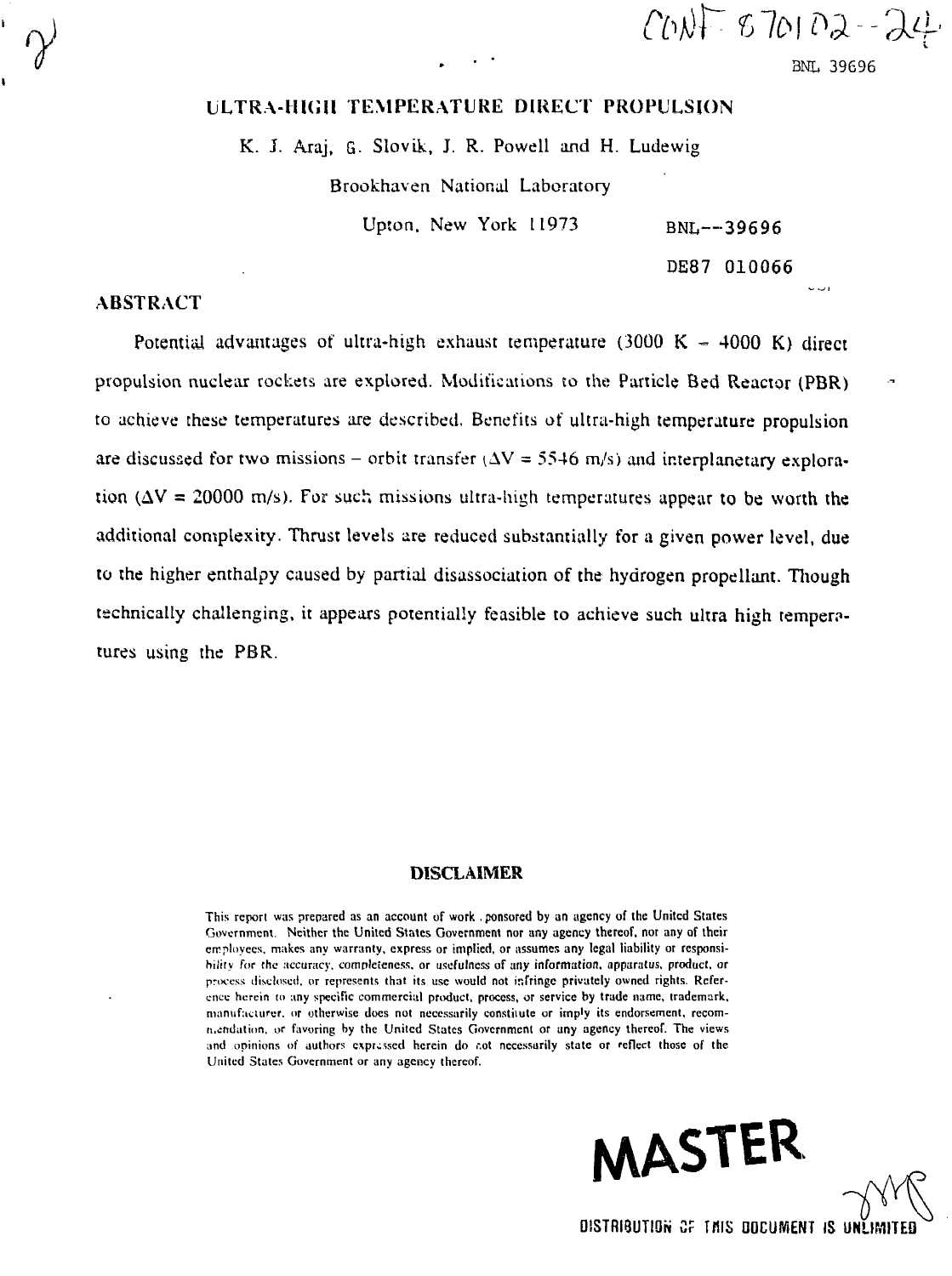### **INTRODUCTION**

The efficiency of a direct propulsion system strongly depends on the specific impulse of the propellant. Increasing the specific impulse requires increasing propellant temperature and/or propellant molecular weight. Hydrogen propellant is the best choice for nuclear propulsion systems, and one seeks to operate at the practical temperature limit of materials. This paper investigates limits for the Panicle Bed Reactor (PBR). Major gains in performance can be achieved by using temperature/pressure operating regions in which a substantial fraction of the propellant disassociates to monatomic hydrogen. In the following sections, the effect of ultra-high temperature hydrogen on system performance is discussed, a possible PBR fuel element described and two specific missions analyzed.

### SYSTEM PERFORMANCE

For a nuclear rocket velocity increment is related to other system parameters by the standard rocket equation.

$$
\Delta V = g I_{sp} \ln \frac{M \sigma}{M i}
$$
 (1)

 $I_{\rm sn}$  = specific impulse  $Mo = initial$  vehicle mass  $Mi = burnout$  mass  $Mp = Mo-Mi = mass of propellant$  $g = 9.8$  m/s<sup>2</sup> Therefore

 $Mp = Mi (R-1)$  (2)

where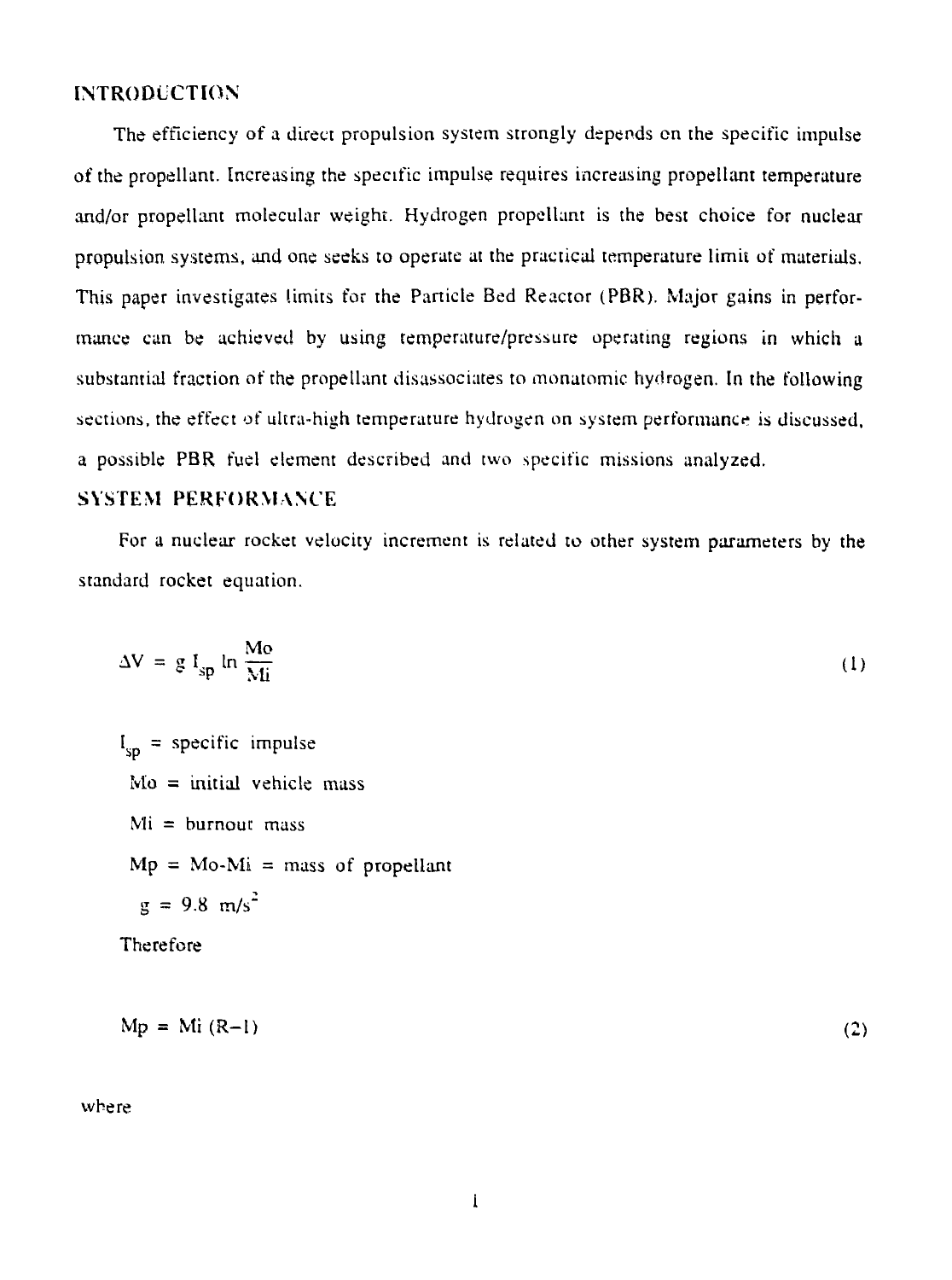$$
R = \exp \frac{\Delta V}{g I_{sp}}
$$
 (3)

The burn time is related to the propellant mass tlow rate initial propellant inventory, and reactor power level.

Thus,

$$
t_b = \frac{M_p}{m}
$$
 (4)

where

 $\mathfrak{r}_{\mathfrak{b}} =$  burn time  $\dot{m}$  = mass flow rate

and

 $P = m \Delta H$ 

where

 $P = power$ 

 $\Delta H$  = enthalpy increase in propellant.

Thus

$$
t_{b} = \frac{Mi (R-1) \Delta H}{P}
$$

For a given reactor power P, and mission  $\Delta V$ , as the temperature of the propellant is increased the value of R decreases. However, AH rapidly increases with temperature as hydrogen starts to disassociate. Table 1 gives hydrogen thermodynamic data for two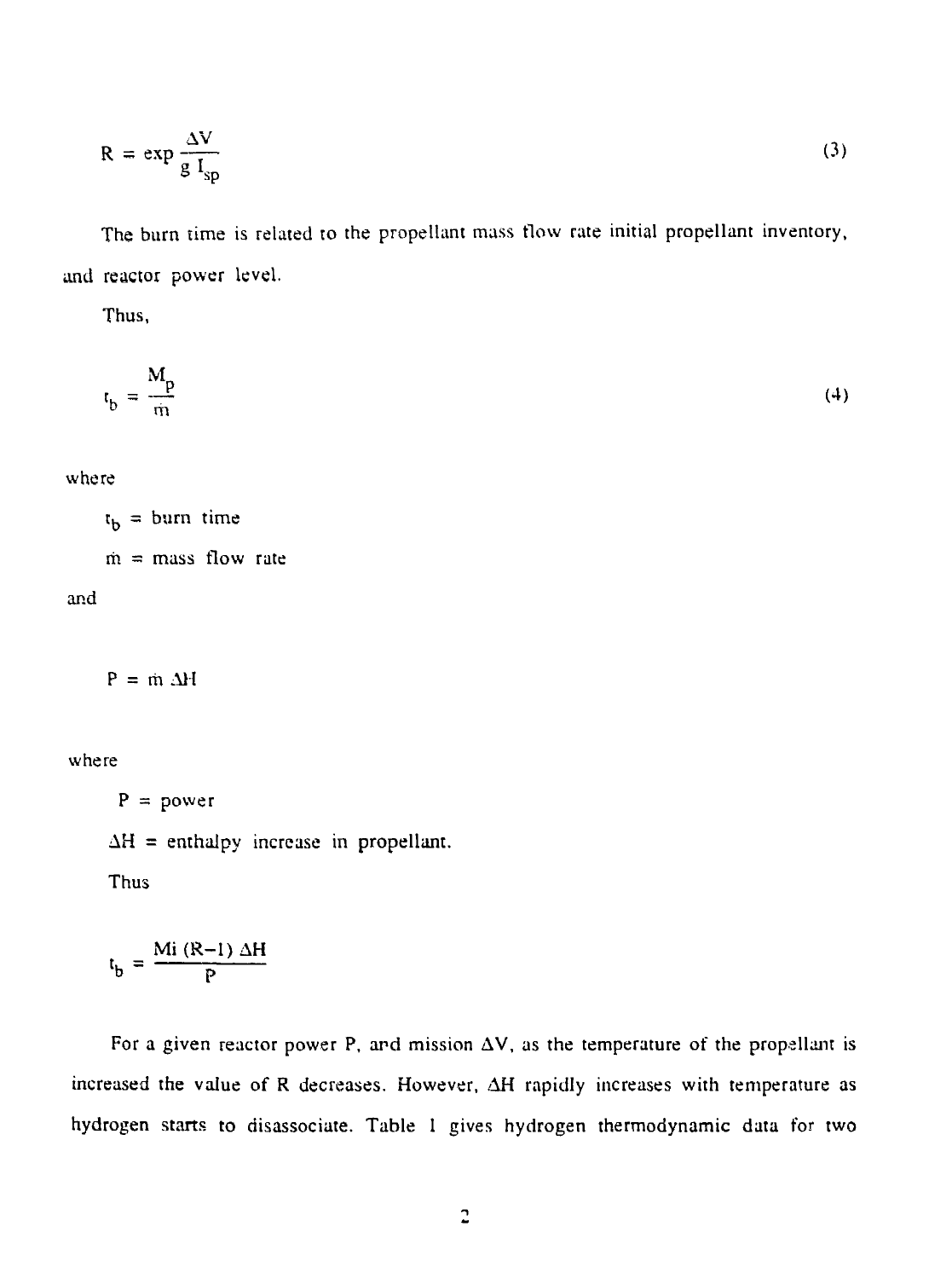pressures and three temperatures, along with the fraction of disassociated hydrogen. Reductions in R are outweighed by increases in  $\Delta H$  for the temperature range of interest and thus burn times increase. The increase in  $t<sub>b</sub>$  between 3000 K and 4500 K is approximately a factor of two.

Finally, the thrust of ultra high temperature systems is lowered, since decreases in mass flow rate are more significant than increases in specific impulse. Orbital transfer and interplanetary missions are relatively insensitive to burn time and ideal candidates for such propulsion systems.

Figure I shows the variation of specific impulse with temperature for a range of pressures. Both equilibrium and frozen flow conditions are shown. Since disassociation increases as pressure decreases, low pressure designs have a higher specific impulse. The recombination time for monatomic hydrogen is much shorter than the transit time through the nozzle, so that the equilibrium flow results for  $I_{SD}$  are closest to the actual values. REACTOR LAYOUT FOR ULTRA-HIGH TEMPERATURES

Particle bed reactors are described in detail elsewhere.<sup>1-3</sup> The only components of the reactor at high temperature are the hot frit, a portion of the fuel particle bed close to the hot frit and the outlet plenum. Figure 2 shows the moderator and typical fuel bed temperatures. Also shown is a design approach for ultra-high temperatures. An intermediate frit divides the bed into two co-axial zones. This separator allows one to use very high temperature materials for the portion of the bed above 3500 K even though their thermal neutron absorption cross-section is high. Materials with the highest melting points and thus desirable for hot frits and fuel coatings also have the higher thermal neutron absorption cross section (Table 2).

Constructing the particle bed with two co-axial radial zones mitigates this problem. In the cool outer portion, the fuel is coated with zirconium carbide, while in the hot inner zone the fuel coated with hafnium carbide or tantalum carbide. The intermediate frit is porous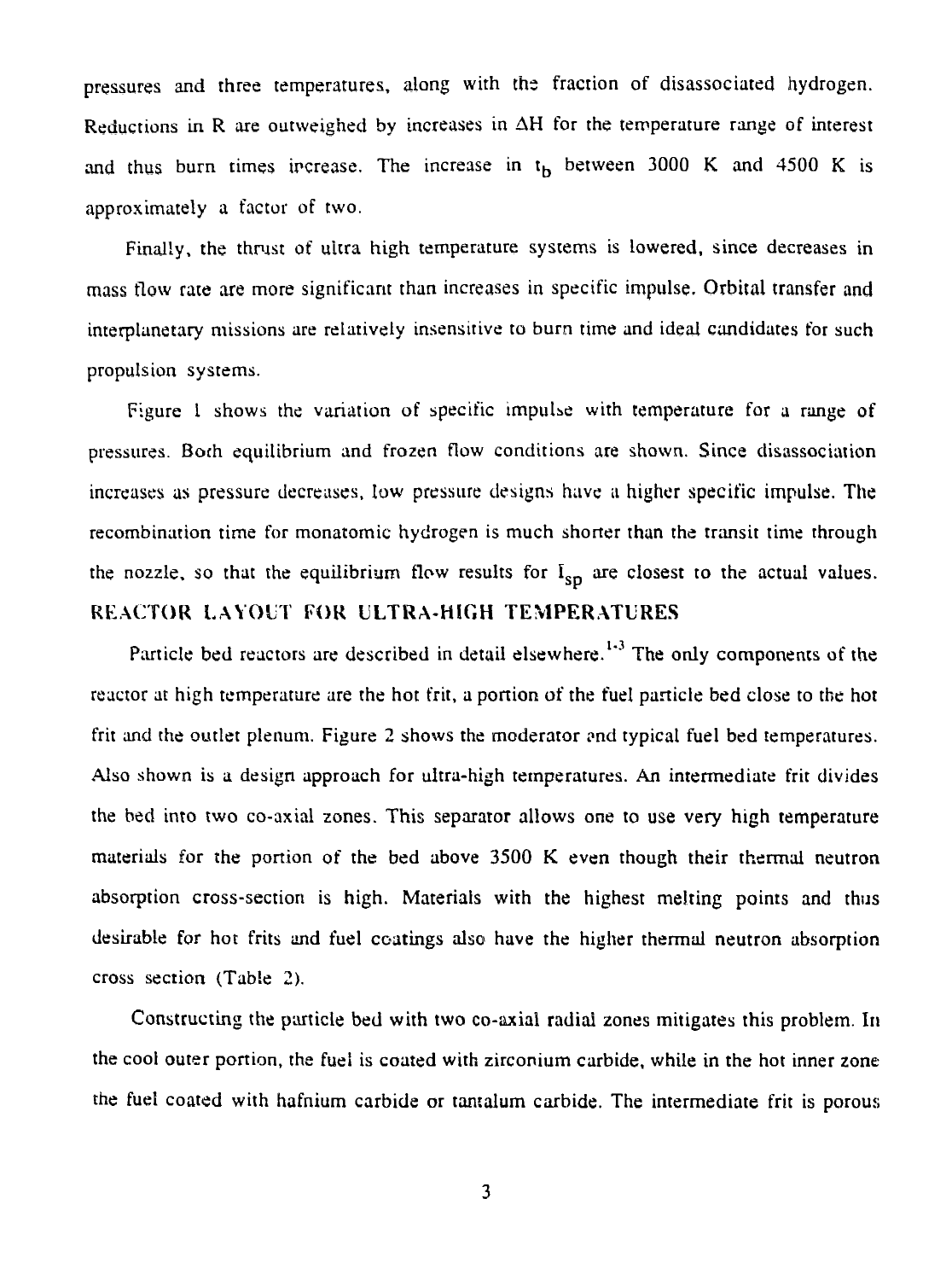carbon-carbon coated with zirconium carbide. It prevents the zirconium carbide coated particles frcm mixing with particles in the ultra-hot zone. The hot frit is fabricated of hafnium carbide or tantalum carbide. Alternatively, the hot frit could be eliminated by rotating fuel elements, as was proposed in the rotating bed reactor.

 $\mathbf{u}^{ab}$ 

Bed power density is highest at the cold frit and decreases monotonically toward the hor frit. Parasitic absorptions of the thermal neutrons is relatively small in the portion of the bed with zirconium carbide coated panicles, while in the inner portion of the bed where tantalum and/or hafnium coatings are used the parasitic absorption is high. However, the PBR design approach outlined here minimizes this parasitic loss because of its geometric configuration. Solid core reactor designs would have larger volumes exposed to the ultrahigh temperatures, necessitating larger amounts of tantalum or hafnium. This could make it impractical to achieve criticality. The remainder of the reactor core is similar to other PBR's<sup>1</sup> and is not described here.

# MISSION ANALYSIS

Two possible missions using this reactor technology are analyzed: first, an interplanetary flight (Mars round trip) requiring  $\Delta V = 20000$  m/s and a payload mass of 150,000 kg; second, an orbit transfer mission (LEO to GEO) requiring a  $\Delta V = 5544$  m/s with a total mass an ignition of 28300 kg. Reactor parameters for these two missions are shown in Table 3. In both cases the reactor is moderated and reflected by  $Li<sup>7</sup>H$ , and operates at an outlet temperature of  $4000$  K. Three operating pressure levels are considered  $-5$ , 10, and 6Q atm - with the corresponding specific impulse based on equilibrium flow in the nozzle.

Reactor weight and size increase as operating p'essure decreases. This reflects the need to increase coolant flow area in rhe core as pressure level (and gas density) decrease. The reactor cores are sized by the condition that the outlet Mach number of the hot hydrogen flowing through the channel inside the *i*rit (Figure 2) is limited to a maximum of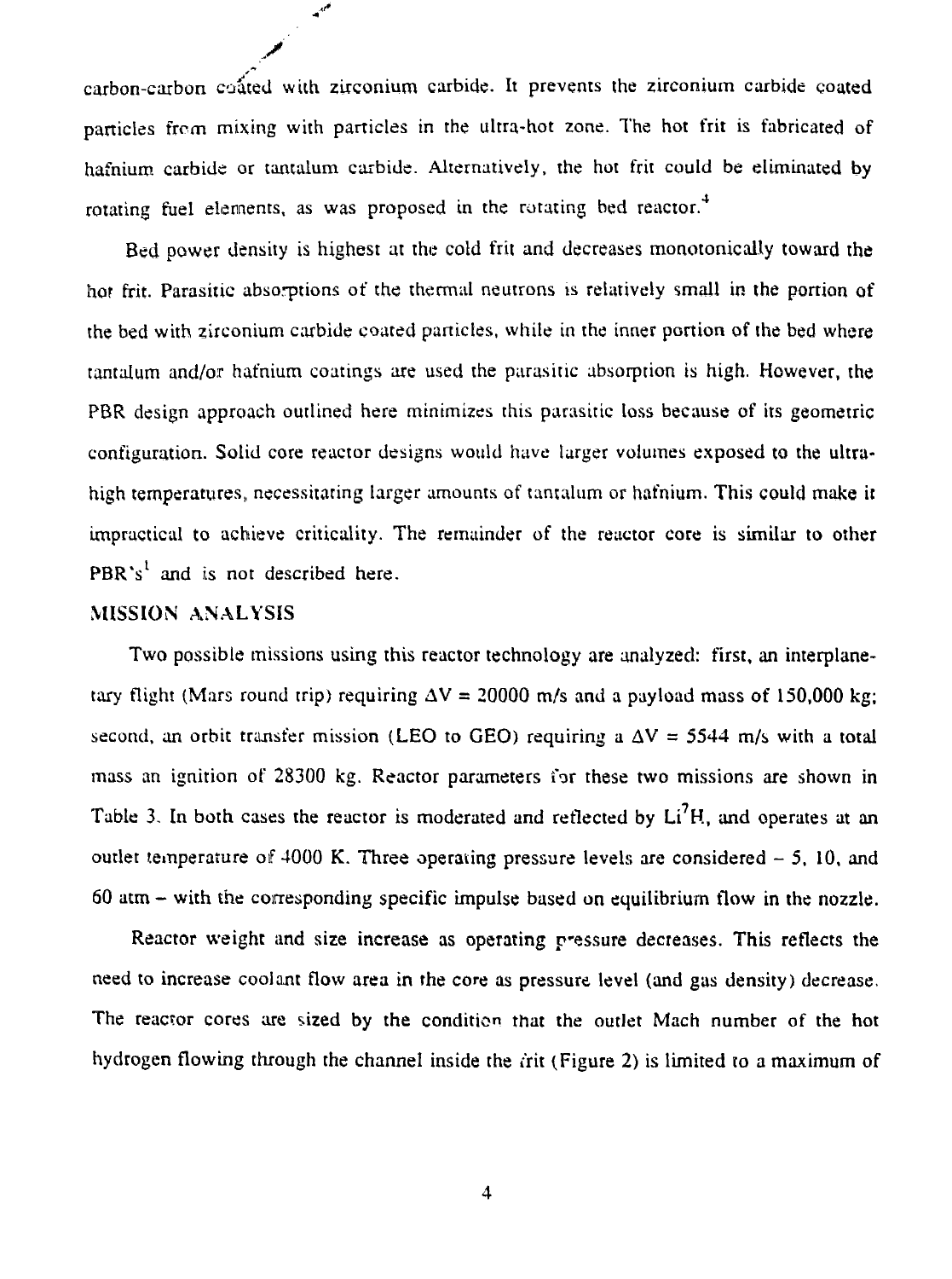0.3. Dynamic losses are acceptable at this Mach number. NERVA cores operated at a Mach number of  $-0.4$  in the much smaller coolant channel holes  $(-1 \text{ mm})$  in the fuel element.

The reactor weights are very light, due to the small core size and the low density if the Li<sup>7</sup>H moderator and reflector (thickness of 5 centimeters). Bed power density is 10 megawatts per liter, comparable to that used in PBR-NOTV and burst electric power designs. Such power densities have been achieved in blowdown experiments on hot PBR fuel elements.

The reactor pressure vessel is made of aluminum, sized to hold the appropriate pressure with a maximum working stress of  $20,000$  psi. The vessel and other reactor structure (control drums, thrust plate, etc.) is kept at low temperature by the incoming hydrogen coolant.

Table 4 shows results for the interplanetary mission. Spacecraft mass is 150,000 kg, while total ignition mass, Mo, is the sum of the spacecraft and the propellant mass  $M_p$ . As  $I_s$  increases propeliant requirement and ignition mass decrease substantially. However, burn time increases.

The interplanetary mission has an attractive mass ratio (3.5/1) even for the very high  $20 \text{ km/sec}$   $\Delta V$  requirement. This performance would be impossible with chemical fuels. Nuclear electric propulsion also would have a low mass ratio, but requires long term operation and a large radiator structure. The direct propulsion option appears simpler, and offers the possibility of much shorter trip time.

There is substantial payoff from operating at ultra high temperature and low pressure. The best performance case, 1543 seconds, has an on-orbit takeoff mass only one-half of that required if a 3000 K nuclear rocket were to be used.

Total burn time are relatively long, several tens of hours. This is acceptable in terms of mission duration and performance, but may be excessive in terms of material lifetime at ultra high temperatures. If lifetime constraints require shorter burn times, reactor power can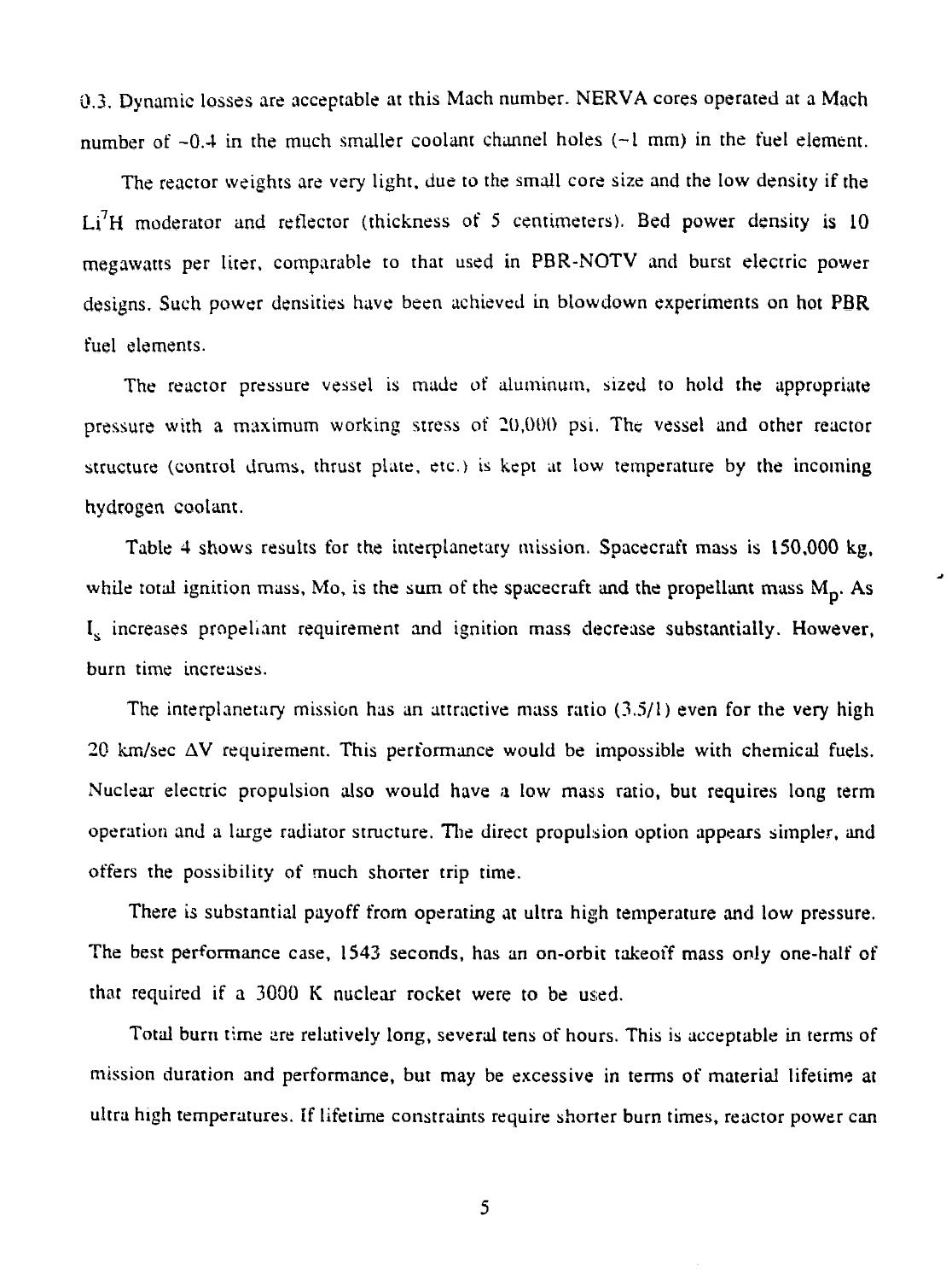be readily increased to meet the requirement without significant penalty. Increasing total reactor power to 3000 MW (either by one or multiple units), for example, decreases total operating time to ~5 hours. Impact on spacecraft weight would be small, on the order of *1%* additional.

The orbital transfer mission (Table 5) is based on an OTV total ignition mass of 283QQ kg (launch vehicle payload constraint). The parasitic mass,  $M_{\text{par}}$ , is composed of spacecraft support systems required during launch, engine components, and the reactor. The small increase in  $M_{\text{part}}$  with increasing  $I_{\text{SD}}$  is due to the additional reactor mass associated with lower pressure operation. Increasing  $I_{SD}$  makes the propellant mass decrease, the payload mass increase, and the burn time increase.

The payoff from ultra-high temperature operation is not as dramatic for the orbit transfer missions as for the interplanetary mission. This is due to the lower AV requirement for the orbit transfer mission. However, the payoff is still substantial.

Orbit transfer missions with higher  $\Delta V$ ; such as a two way to GEO (deposit new satellite, return one for repair) would show more benefit because of the much higher  $\Delta V$ requirement.

Burn time can easily be shortened by increasing reactor power from the 100 megawatt design load level to 200 or 300 megawatts. This would increase parasite mass by a minor amount.

### SUMMARY AND CONCLUSIONS

The following observations can be drawn.

1) Operating at temperatures of -4000 K and low pressure significantly increases the specific impulse of hydrogen propellant. This has a substantial impact on propellant requirements and payload mass for a given mission.

2) The particle bed reactor can be configured so that only a small fraction of the core operates at ultra-high temperature.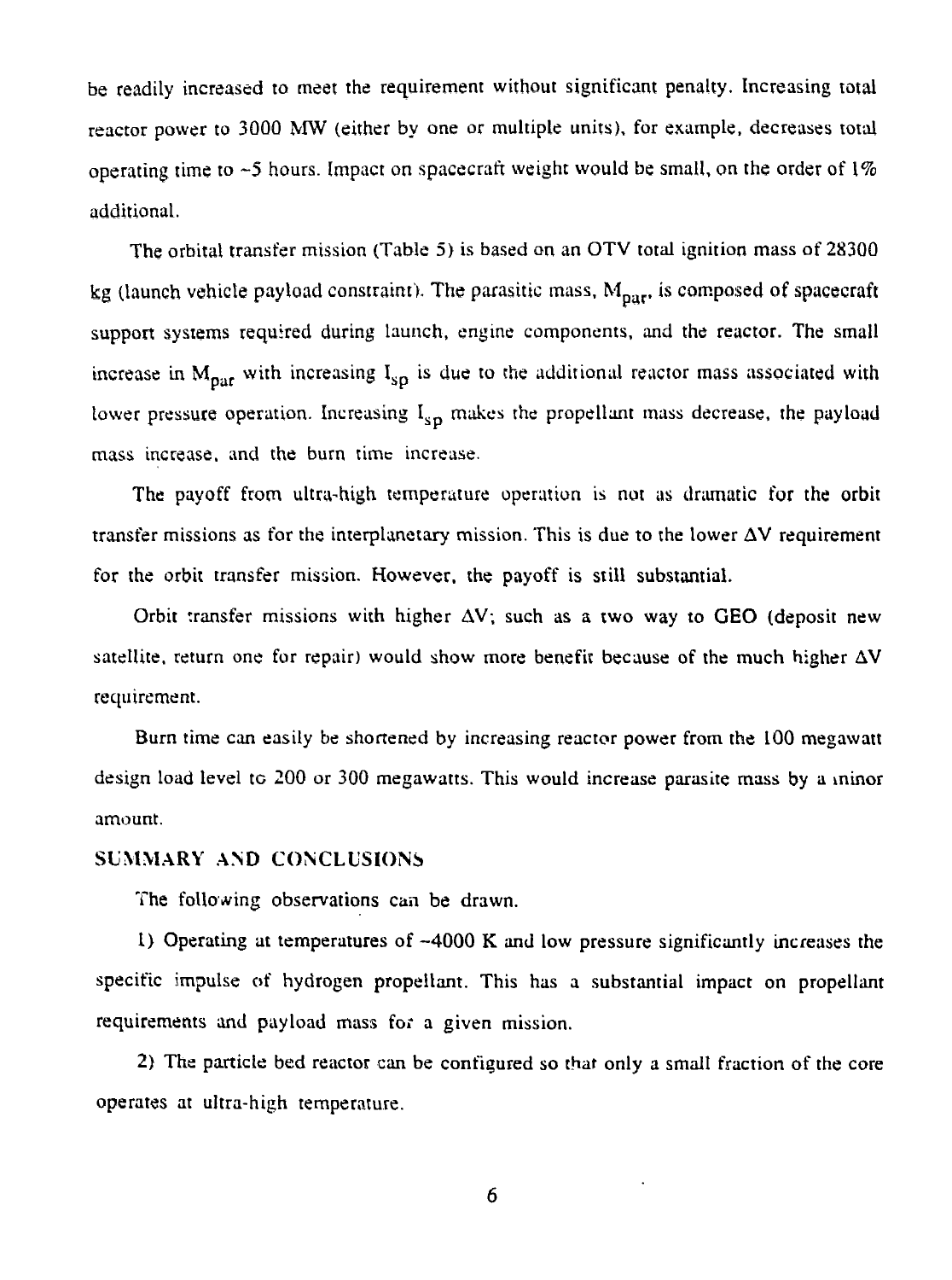3) These regions can utilize ultra high temperature (hafnium and tantalum carbide).

4) Pressure drop across panicle bed reactors is low enough that ultra-high temperature propulsion reactors can operate at pressures as low as 5 atm.

5) Ultra-high temperature propulsion reactors necessarily operate at relatively low thrust and long burn time, compared to lower temperature propulsion reactors which do not partially disassociate hydrogen,

6) In view of the advantages of high specific impulse operation, it is recommended that this possibility be explored in greater detail.

### REFERENCES

 $\epsilon$ 

- 1. Botts, T. E.. J. R. Powell, and F. L. Hern (1984) "A Bimodal 200 MW/200 kW Reactor for Space Power," in Space Nuclear Power Systems, 1984. M. S. El-Genk and M. D. Hoover, eds.. Orbit Book Co., FL.
- 2. Horn, F. L., I. R. Powell, O. W. Lazareth, R. Benenati (1986) "Panicle Bed Reactor Propulsion Vehicle Performance and Characteristics as an Orbital Transfer Rocket," in transaction Third Symposium on Space Nuclear Power Systems, Albuquerque, NM, Jan. 1986.
- 3. Powell, J. R., T. E. Botts, F. L. Horn, O. W. Lazareth, and F. Usher (1984) "SNUG-A Compact Panicle Bed Reactor for the 100 kWe to 1 MWe Power Range," in Space Nuclear Power Systems, 1984. M. S. Ei-Genk and M. D. Hoover, eds.. Orbit Book Co., FL.
- 4. Ludewig, H.. A. J. Manning, and C. J. Raseman (1974) "Feasibility of Rotating Bed Reactor for Rocket Propulsion," Journal of Spacecraft and Rockets, 11, 2, 65.

#### **ACKNOWLEDGMENT**

Research carried out under the auspices of the U. S. Department of Energy Contract No. DE-AC02-76CH00016.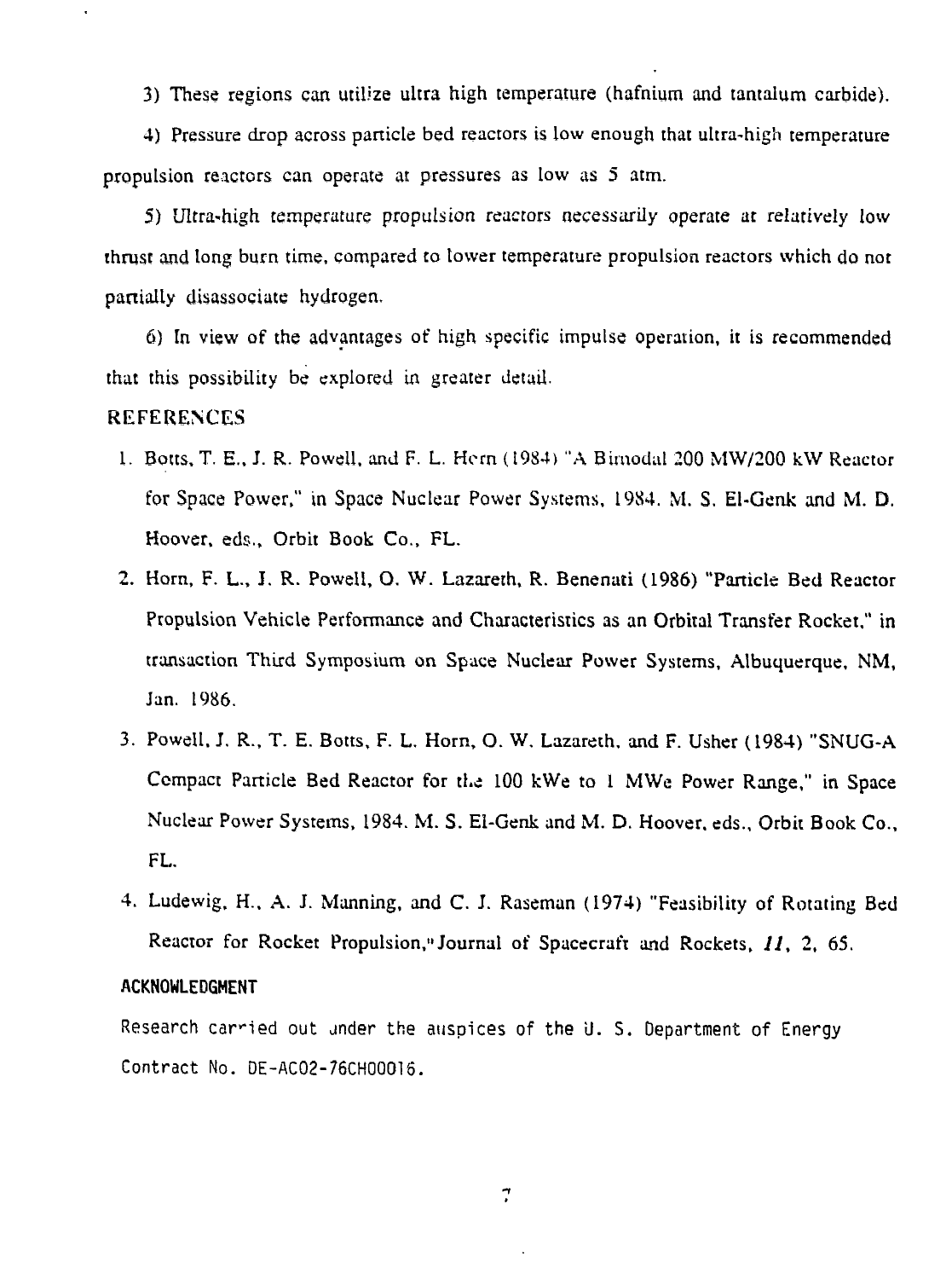|                   |                    |                      | Table 1 - Thermodynamic Data for Hydrogen |      |                                 |
|-------------------|--------------------|----------------------|-------------------------------------------|------|---------------------------------|
| Pressure<br>(atm) | Temperature<br>(K) | Enthalpy<br>(cal/gm) | Sonic Velocity<br>(m/s)                   | H    | Mole Fraction<br>H <sub>2</sub> |
| 5                 | 2100               | 6726                 | 3217                                      | .001 | .999                            |
| $\mathsf{S}$      | 3000               | 12431                | 3891                                      | .068 | .932                            |
| 5                 | 4000               | 33374                | 5079                                      | .501 | .499                            |
| 60                | 2100               | 6700                 | 3372                                      | 0,0  | 1.0                             |
| 60                | 3000               | 11072                | 3928                                      | .020 | .980                            |
| 60                | 4000               | 20629                | $-16-16$                                  | .185 | .815                            |

| Table 2 - Properties for Potential Coating Materials |                      |                                                     |  |  |
|------------------------------------------------------|----------------------|-----------------------------------------------------|--|--|
| Material                                             | Melting Point<br>(K) | Thermal Neutron Absorption<br>Cross Section (barns) |  |  |
| Carbon                                               | 3770                 | neg.                                                |  |  |
| Hafnium Carbide                                      | 4200                 | 102                                                 |  |  |
| Hafnium Nitride                                      | 3500                 | 102                                                 |  |  |
| Tantalium Carbide                                    | 4150                 | 22                                                  |  |  |
| Tantalium Nitride                                    | 3630                 | 22                                                  |  |  |
| Zirconium Carbide                                    | 3810                 | neg.                                                |  |  |

 $\overline{a}$ 

 $\bullet$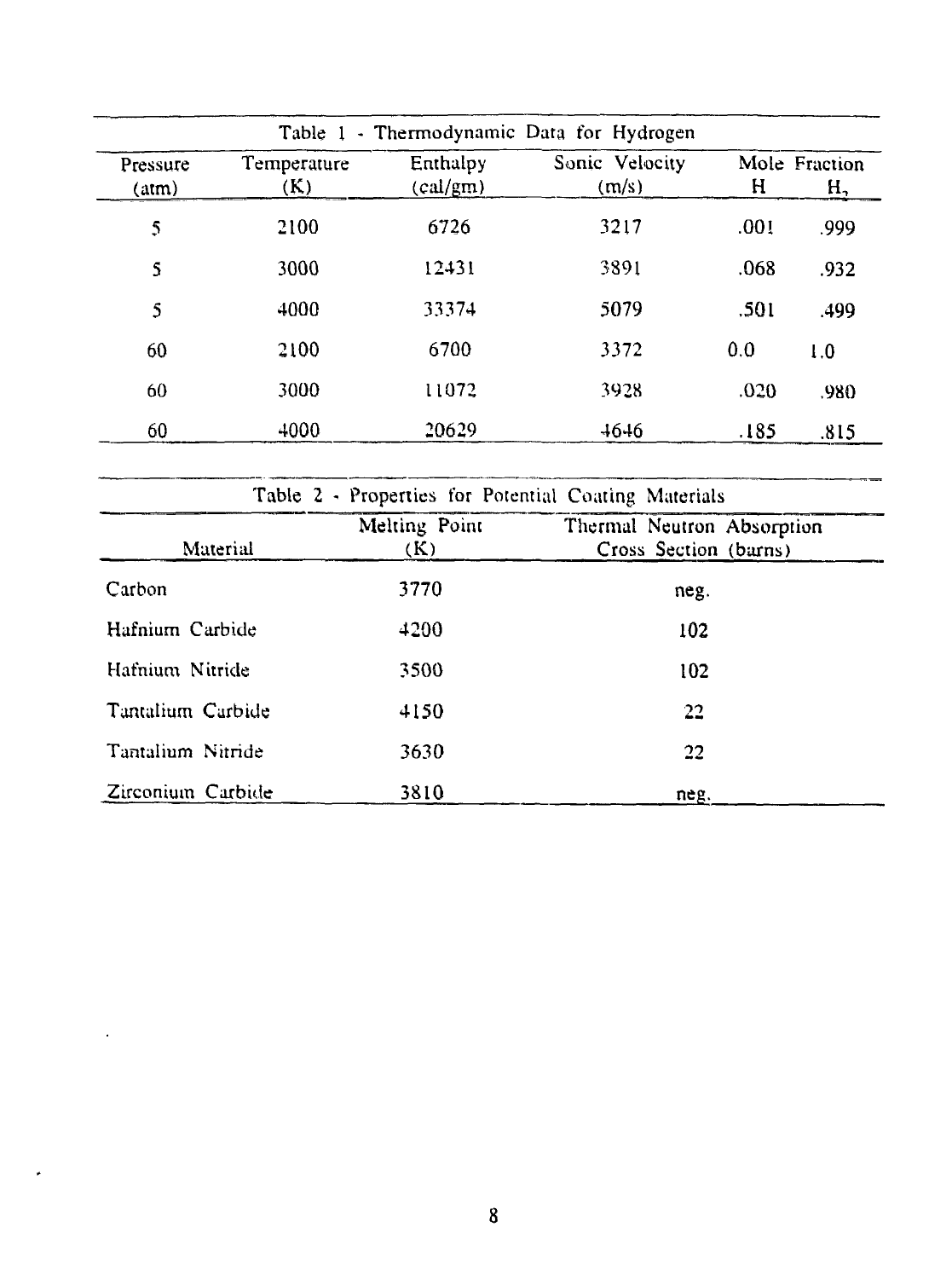| Power     | Pressure         | Specific        | Reactor                                                    | Core      | Propellant        |
|-----------|------------------|-----------------|------------------------------------------------------------|-----------|-------------------|
| <b>MW</b> | (atm)            | Impulse $(s)$   | Weight (kg)                                                | Dia. (cm) | Flow $(kg/s)$     |
| 100       | 5                | 1543            | 162                                                        | 37        | $\cdot$           |
|           | 10               | 1477            | 143                                                        | 33        | $\boldsymbol{.8}$ |
| 100       |                  |                 |                                                            |           |                   |
| 100       | 60               | 1309            | 124                                                        | 30        | 1.1               |
| 500       | $\mathsf{S}$     | 1543            | 483                                                        | 71        | 3,5               |
| 500       | 10               | 1477            | 388                                                        | 62        | $-1, 1$           |
| 500       | 60               | 1309            | 295                                                        | 51        | 5.5               |
|           |                  |                 |                                                            |           |                   |
|           |                  |                 | Table 4 - Interplanetary Mission                           |           |                   |
|           |                  |                 | Delta $V = 20,000$ m/s                                     |           |                   |
|           |                  |                 | Spacecraft mass = $150,000$ kg<br>Reactor power = $500$ MW |           |                   |
|           | Specific Impulse | Propellant Mass | Ignition Mass                                              |           | Burn Time         |
|           | (s)              | (kg)            | (kg)                                                       |           | (hr)              |
|           | 1000             |                 |                                                            |           |                   |
|           | (3000 K          |                 |                                                            |           |                   |
|           | $60$ atm)        | 1.00(6)         | 1.15(6)                                                    |           | 28.2              |
|           | 1309             | 5.63(5)         | 7.13(5)                                                    |           | 28.4              |
|           | 1477             | 4.47(5)         | 5.97(5)                                                    |           | 30.3              |
|           | 1543             | 4.13(5)         | 5.63(5)                                                    |           | 32.8              |

Table 3 - Reactor Parameters

 $\mathcal{A}$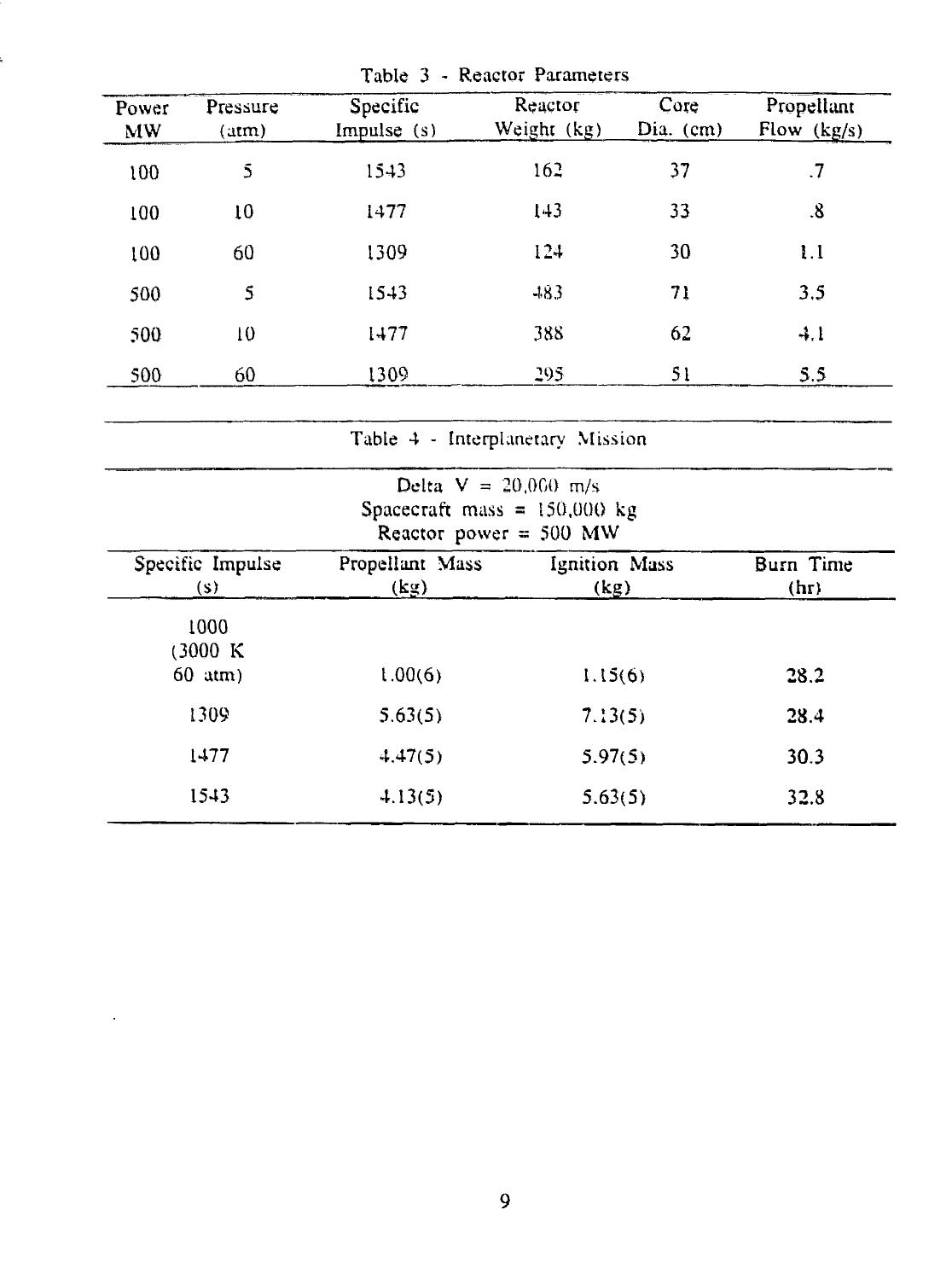| Delta $V = 5544$ m/s<br>Spacecraft mass = $28322$ kg<br>Reactor power = $100$ MW |                         |                      |                        |                   |  |
|----------------------------------------------------------------------------------|-------------------------|----------------------|------------------------|-------------------|--|
| Specific<br>Impulse<br>(s)                                                       | Propellant Mass<br>(kg) | Payload Mass<br>(kg) | Parasitic Mass<br>(kg) | Burn Time<br>(hr) |  |
| 1000<br>(3000 K)<br>60 atm)                                                      | 12236                   | 12291                | 3795                   | 1.73              |  |
| 1309                                                                             | 9935                    | 14582                | 3795                   | 2.51              |  |
| 1477                                                                             | 9009                    | 15488                | 3815                   | 3.13              |  |
| 1543                                                                             | 8690                    | 15787                | 3835                   | 3.45              |  |

Table 5 - Orbital Transfer Mission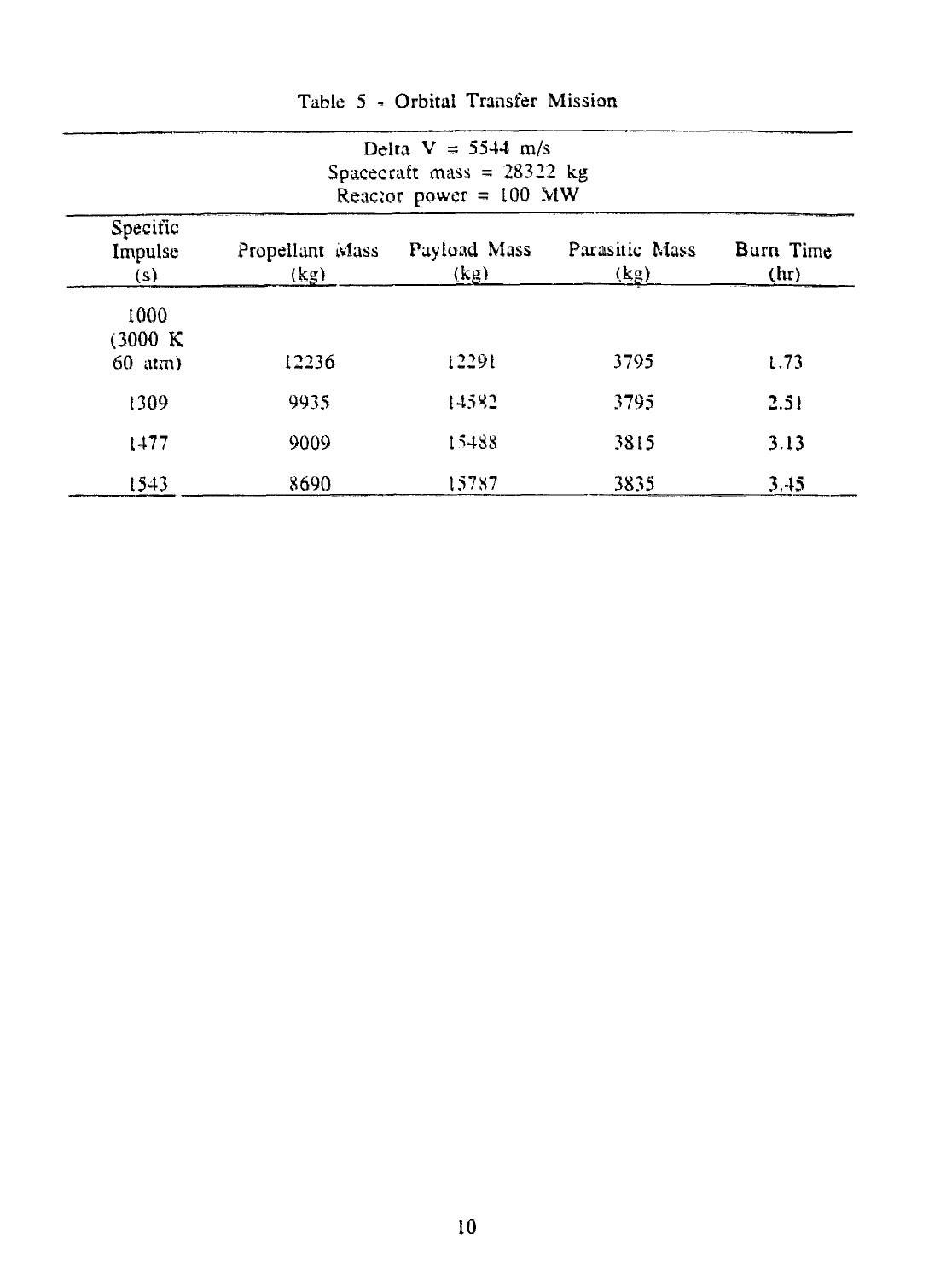